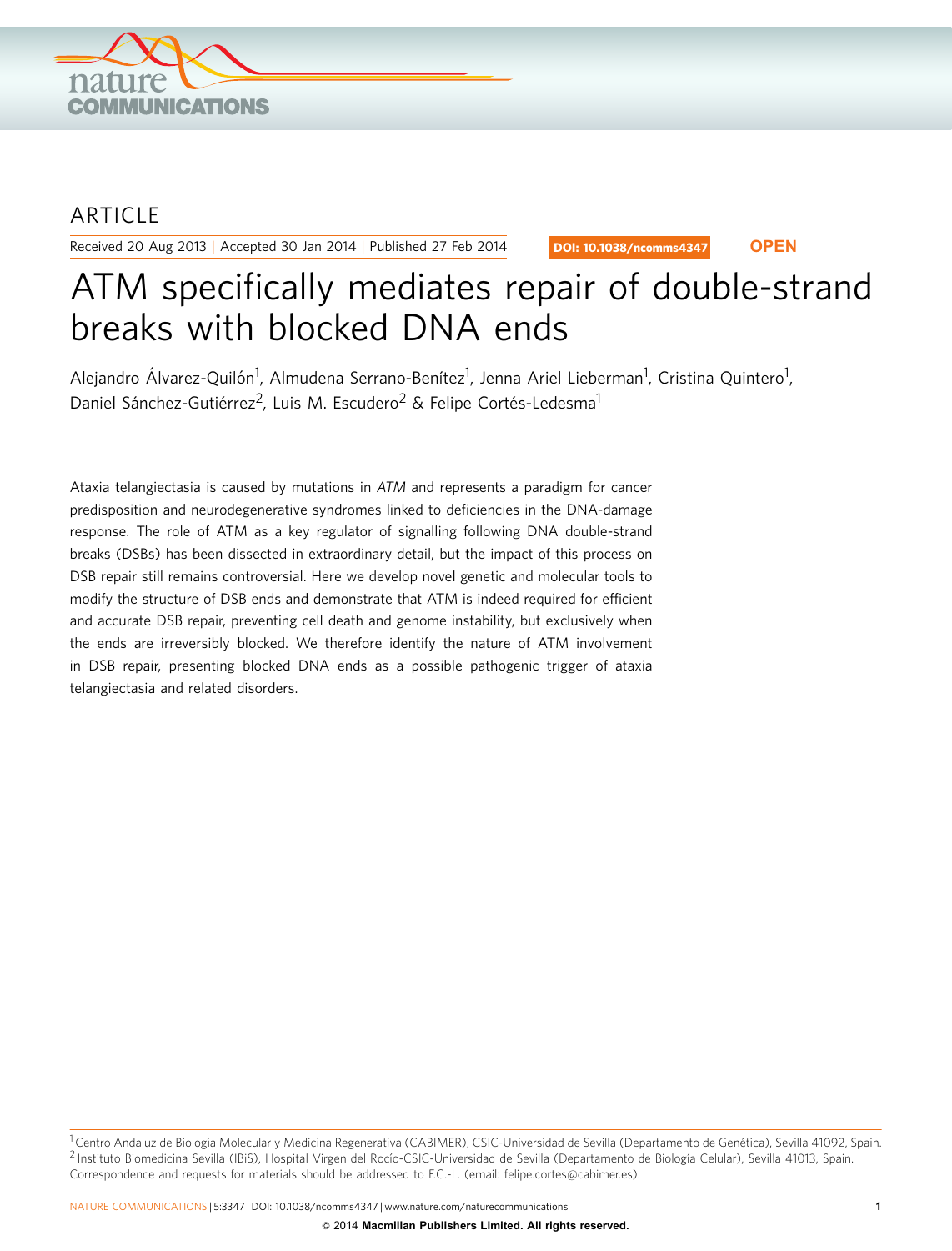<span id="page-1-0"></span>eficiencies in the DNA-damage response (DDR) are the cause of several human genetic syndromes<sup>1</sup>. Common hallmarks of these disorders include neurodegeneration cause of several human genetic syndromes<sup>1</sup>. Common and/or cancer predisposition, which are a probable consequence of deficient and inaccurate repair of DNA damage. Ataxia telangiectasia (A-T), a rare autosomal recessive syndrome that results from inactivation of the PIKK family Ser/Thr protein kinase ATM (A-T Mutated), is perhaps the paradigm for diseases of this type<sup>[2,3](#page-8-0)</sup>. It is characterized by a symptomatology that includes progressive cerebellar ataxia, immunodeficiency, radiosensitivity, hypogonadism and increased cancer incidence (mainly leukaemia and lymphoma). Multiple functions have been assigned to ATM and its list of phosphorylation substrates is extensive<sup>4</sup>. Despite this versatility, its main function, or at least the best understood, is to trigger the initial phosphorylation wave of the DDR to double-strand breaks (DSBs). This fact, together with the exquisite radiosensitivity displayed by ATM-deficient cells and individuals and the symptomatological overlap of A-T with other break repair-defective human syndromes, strongly suggests a link between DSBs and pathology in A-T patients<sup>[3,5](#page-8-0)</sup>

On the basis of all of this, one could anticipate that ATM would be essential, or at least important, for the repair of DSBs. Strikingly, this is not the case, as ATM loss does not result in obvious defects in the DSB repair rate. It has therefore been proposed that the radiosensitivity and chromosomal instability observed in ATMdeficient cells more likely arises from deficient checkpoint allowing cell cycle progression in the presence of damaged DN[A6.](#page-8-0) However, there is a subset of DSBs, 10–20% depending on the DNAdamaging agent used<sup>7,8</sup>, which do require ATM. The current understanding is that these DSBs correspond to damage occurring in heterochromatin, where ATM is required to open the chromatin structure, allowing access of the repair machinery<sup>[9](#page-8-0)</sup>. Interestingly, in addition to this, ATM is involved in specialized DSB-repair mechanisms that are not heterochromatin associated, such as V(D)J, class-switching and meiotic recombination $10^{-12}$ . These processes are related to important aspects of A-T pathogenesis such as immunodeficiency, increased incidence of lymphoma and sterility. Fully understanding the nature of DSBs that specifically require ATM for repair could therefore provide important clues into disease pathogenesis.

DSBs can harbour different types of chemical moieties that differ from the canonical 5' phosphate and 3' hydroxyl at the ends<sup>13</sup>. Cells are therefore endowed with a wide variety of enzymatic activities that can 'unblock' DSBs preparing them for repair. However, under certain circumstances, such as the presence of complex or staggered lesions, these activities may be compromised or overwhelmed, resulting in breaks that are 'blocked,' in which case the only possibility to allow repair involves the action of nucleases to 'process' the ends by cleaving DNA sequence. It is therefore conceivable that clean and blocked DSBs can have different repair requirements and consequences. However, the study of how DNA-end complexity influences the DDR and repair has been traditionally impeded by the heterogeneity in the breaks induced by most DNA-damaging agents.

A particular source of DNA breaks is the abortive activity of DNA topoisomerase II (TOP2,  $\alpha$  and  $\beta$  isoforms)<sup>14</sup>, which are essential homodimeric enzymes that relax, unknot and/or decatenate DNA molecules<sup>15</sup>. The  $\alpha$  isoform is specific to cycling cells, having essential functions during replication and chromosome condensation and segregation. In contrast, the  $TOP2\beta$  is the main TOP2 isoform in quiescent cells and acts mainly in transcription. Despite the important function of TOP2 in essential processes of chromosome metabolism, its mechanism of action can be dangerous, as it involves the passage of duplex DNA through a transient DSB created by the enzyme. This key intermediate of TOP2 activity (termed cleavage complex), in

which two topoisomerase subunits are covalently linked to each 5'-terminus of a DSB via a phosphodiester bond between the active-site tyrosine and the 5'-phosphate, is normally very shortlived, because the topoisomerase rapidly religates the DSB once DNA strand passage through the gap has occurred. However, under certain circumstances, such as the presence of nearby DNA lesions, cleavage complexes can be stabilized and interfere with the transcription or replication machinery. If this is the case, trapped TOP2 is degraded, leading to the formation of irreversible DSBs with peptidic blockages at the  $5'$  ends of the DNA. This mechanism underlies the clinical efficacy of a widely used class of antitumour agents that 'poison' topoisomerase activity (for example, etoposide)<sup>16</sup>, thereby prolonging the half-life of the intermediate and increasing the possibility of DSB formation $16$ .

Etoposide can therefore be used to generate DSBs homogeneously characterized by covalent peptide blockage of the 5<sup>'</sup> ends. Tyrosyl DNA phosphodiesterase 2 (TDP2) is the only known enzyme in higher eukaryotes with the physiological capacity to unblock this type of DNA ends, converting them into 5' phosphate/3' hydroxyl ligatable termini<sup>17-19</sup>. This scenario offers a unique opportunity for the specific induction of clean and blocked DSBs (Fig. 1a). Following etoposide treatment, the majority of the induced DSBs will be efficiently unblocked by TDP2 in wild-type cells. However, when TDP2 is not present, the blockage will be irreversible and will necessarily require alternative nucleolytic processing to allow repair to proceed. This way, clean and blocked DSBs can be specifically induced by etoposide treatment of wild-type and TDP2-deficient cells, respectively.

In this study, we exploit this genetic tool to demonstrate that ATM functions specifically in the rejoining of blocked DSBs, in a manner that is independent of the chromatin status of the lesions.



Figure 1 | Protein-blocked DSBs accumulate in Tdp2-deficient background upon TOP2 poison treatment. (a) Scheme of the strategy used to generate breaks with specific structure. (b) SLOPE assay performed in  $Tdp2^{+/+}$  and  $Tdp2^{-/-}$  confluency-arrested primary MEFs. Average±s.e.m. of signal from three independent experiments and statistical significance by two-way ANOVA test with Bonferroni post-test is shown (\* $P \le 0.05$ ; \*\* $P \le 0.01$ ; \*\*\* $P \le 0.001$ ).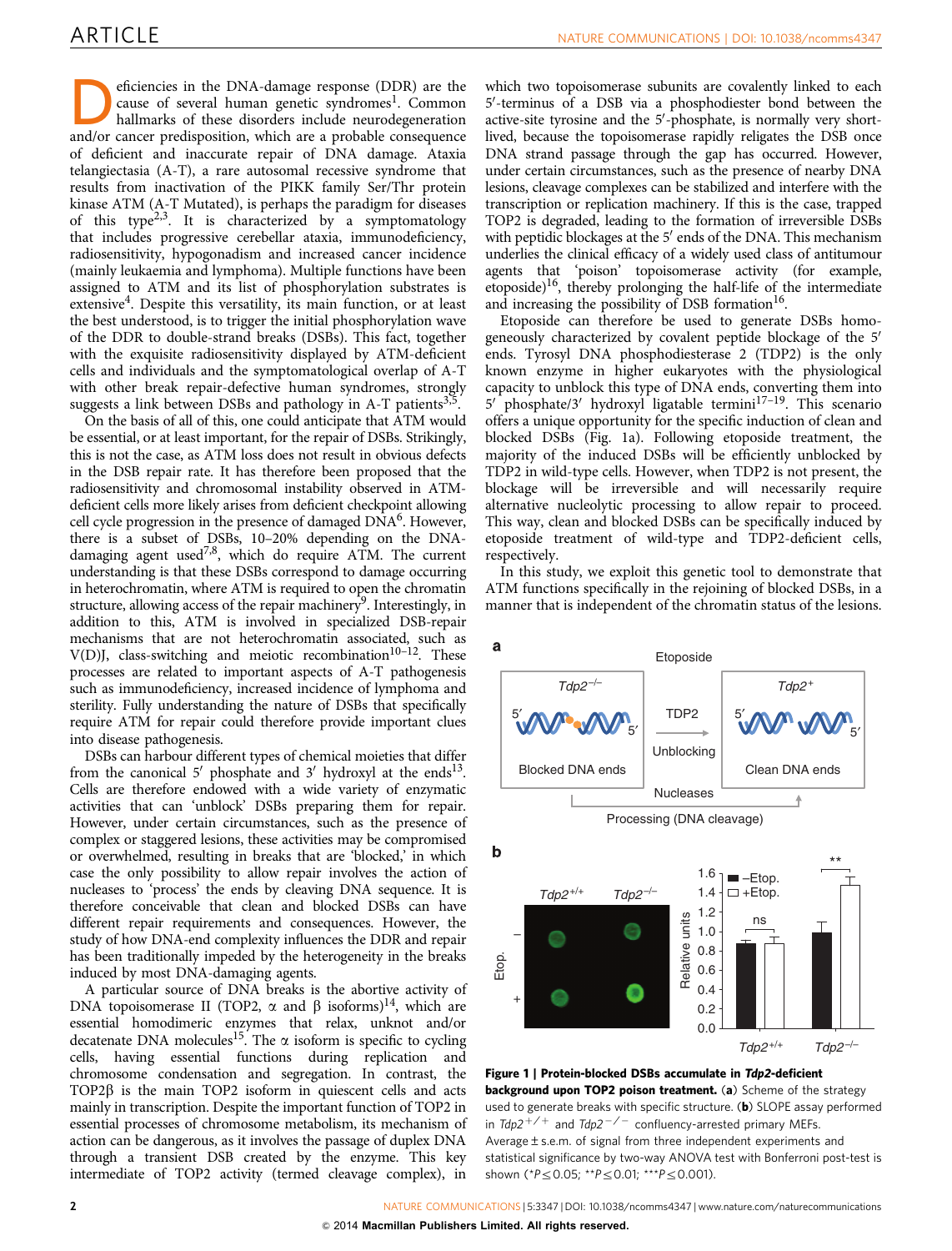<span id="page-2-0"></span>We determine that this novel ATM-dependent repair pathway is particularly relevant for cell survival and the maintenance of genome stability upon induction of blocked DSBs. Finally, we confirm these results using a molecularly defined system and determine that ATM functions in promoting appropriate processing of blocked DSBs. These results put forwards DNAend structure as a key factor determining ATM involvement during DSB repair, something that could have important implications on our understanding of A-T pathogenesis.

#### Results

Protein-blocked DSBs accumulate in the absence of TDP2. As mentioned above, we can use TOP2 poisons such as etoposide to induce DSBs that are homogeneous in structure. Furthermore, theoretically, we can modulate the ends of these DSBs by working in different genetic backgrounds ([Fig. 1a](#page-1-0)): 3'-hydroxyl 5'-phosphate clean ends will be formed in cells containing TDP2 activity, while breaks with a peptide block on  $5'$  ends will accumulate in TDP2-deficient cells. To validate this experimental setup, we aimed at developing a methodology to specifically measure protein-blocked DSBs, which we have named SLOPE (Selective Labelling Of Protein-blocked Ends). It is based on a previously described assay that has been used to identify genomic regions of TOP2 cleavage<sup>[20](#page-8-0)</sup>. Following isolation of genomic DNA with standard Proteinase K treatment and silica columns, tyrosine residues will remain covalently linked to DNA at the sites of TOP2-blocked DSBs. Biotin is then specifically conjugated to these residues, and finally, the amount of biotin conjugation is measured in dot blots, and used as a specific indicator of protein covalently linked to DNA. To specifically detect irreversible TOP2-blocked DSBs resulting from etoposide treatment, cells are

incubated in the absence of the drug to allow cleavage complex reversal before DNA isolation. As can be seen in [Fig. 1b,](#page-1-0) incubation of wild-type primary mouse embryonic fibroblasts (MEFs) with etoposide did not detectably change the amount of protein covalently linked to DNA compared with untreated samples, while a clear and significant increase was observed in  $Tdp2^{-/-}$  cells. These results experimentally demonstrate that, upon etoposide treatment, protein-blocked DSBs accumulate in TDP2-deficient cells, validating our genetic approach for inducing DSBs with different structure.

ATM facilitates repair of TOP2-blocked but not clean DSBs. We decided to apply the experimental setup described above to analyse the impact of ATM loss on the repair of either clean or blocked DSBs. As an indicator of DSB repair, we followed the time course of Ser139-phosphorylated H2AX ( $\gamma$ H2AX) foci disappearance in primary MEFs after etoposide treatment. Since TOP2 activity is subject to cell cycle variations<sup>[21,22](#page-8-0)</sup>, cells were confluency arrested to avoid discrepancies in DSB induction. In addition, this simplifies the interpretation of the results, as DSB repair during  $G0/G1$  is limited to non-homologous end-joining<sup>23</sup>. We found that the absence of ATM caused a marked reduction in the intensity of etoposide-induced  $\gamma$ H2AX foci (Supplementary Fig. 1a); this is not surprising given the key involvement of ATM in H2AX phosphorylation in response to DSBs. However, the number of  $\gamma$ H2AX foci per cell was not affected, validating the use of this parameter as a DSB-scoring tool in our setup. In addition, consistent with identical DSB induction, cleavage complexes of TOP2 $\beta$  (the main source of TOP2 activity in quiescent cells<sup>22</sup>) were also accumulated at similar levels



Figure 2 | ATM facilitates repair of TOP2-blocked DSBs. (a) Time course of  $\gamma$ H2AX foci disappearance after 30 min 10 µM etoposide treatment and repair at different times following drug removal in Tdp2<sup>+/+</sup> Atm<sup>+/+</sup>, Tdp2<sup>+/+</sup> Atm<sup>-/-</sup>, Tdp2<sup>-/-</sup> Atm<sup>+/+</sup> and Tdp2<sup>-/-</sup> Atm<sup>-/-</sup> confluencyarrested primary MEFs. Representative images of yH2AX foci (green) and DAPI counterstain (blue) for the 24 h repair time point are shown. Scale bar, 10 µm. (b) As above, in Tdp2+/+ and Tdp2-/- confluency-arrested primary MEFs with or without 10 µM ATM inhibitor (KU55933). (c) As above, in confluency-arrested primary fibroblast derived from A-T patients (AT) and wild-type controls (BJ1) depleted (shTDP2) or not for TDP2. In this case 20 µM etoposide treatment was applied. In all cases, average ± s.e.m. of the percentage of foci remaining from at least three independent experiments and the minimal statistical significance between cells deficient in both TDP2 and ATM and all other cells by two-way ANOVA test with Bonferroni post-test is shown (\* $P \le 0.05$ ; \*\* $P \le 0.01$ ; \*\*\* $P \le 0.001$ ).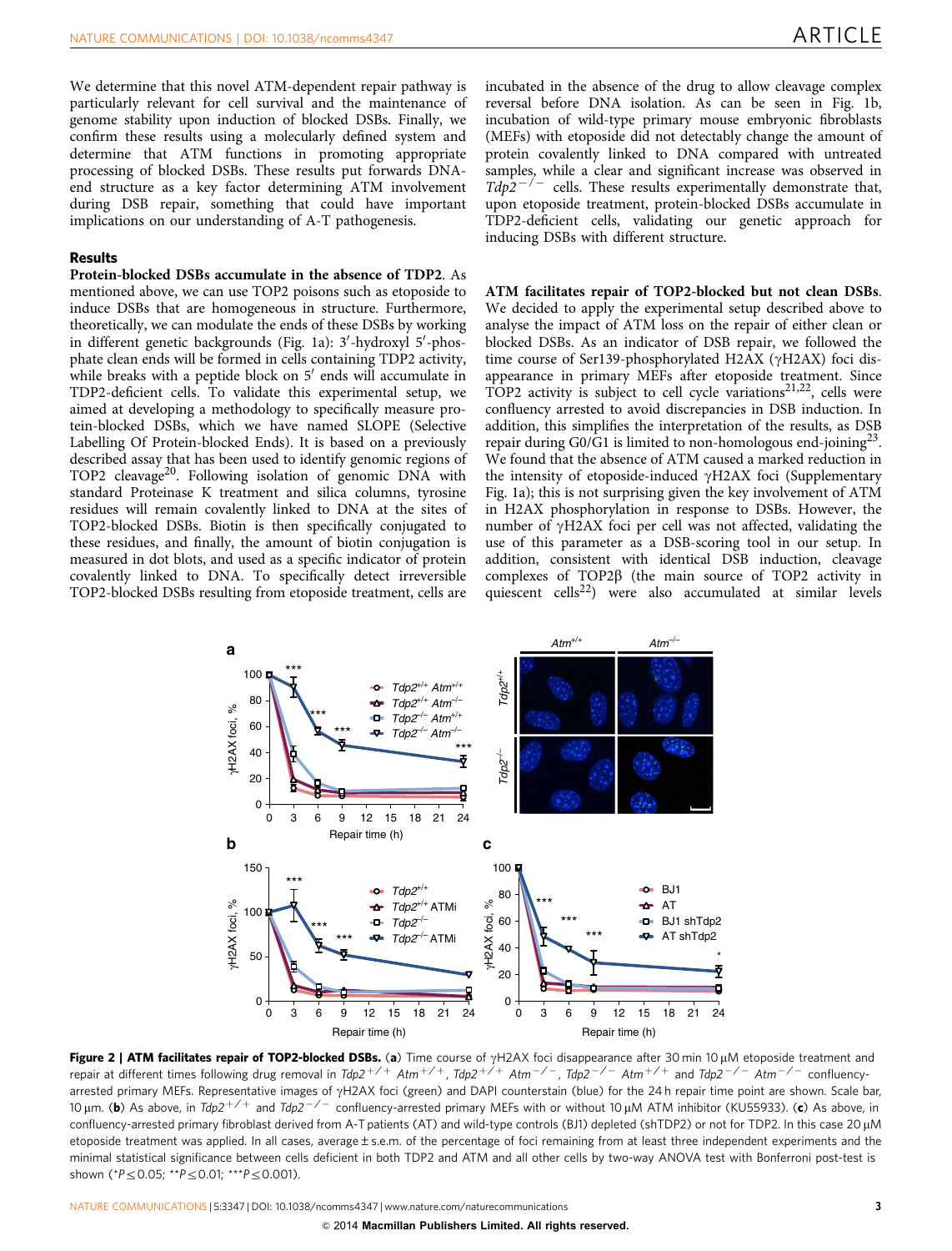(Supplementary Fig. 1b), ruling out an effect of ATM in the generation and processing of TOP2 cleavage complexes.

As can be seen in [Fig. 2a](#page-2-0), the difference in repair rate between Tdp2<sup>+/+</sup> and Tdp2<sup>-7-</sup> cells was only minor at the etoposide dose used, which was chosen to avoid artefacts of overwhelming cellular repair capacity. Furthermore, the absence of ATM did not affect the rate of etoposide-induced DSB repair in a TDP2 proficient background. This is consistent with previous observations of a limited DSB-repair defect for IR- but not for etoposide-induced DSBs<sup>8</sup>. ATM, therefore, does not influence repair of clean DSBs. In contrast, a striking drop in the repair kinetics was observed in double  $Tdp2^{-/-}$   $Atm^{-/-}$  cells, with  $\sim$  40% of the breaks remaining unrepaired even 24 h after induction [\(Fig. 2a](#page-2-0) and Supplementary Fig. 2a), suggesting that ATM facilitates repair when DSBs are blocked. A single copy of the Tdp2 gene was enough to eliminate blockages, as  $Tdp2^{+/+}$ and  $\overline{T}dp\overline{2}^{+/-}$  cells were indistinguishable in ATM-deficient background (Supplementary Fig. 3). Importantly, the effect of ATM was specific to TOP2-mediated breaks, not being observed with ionizing radiation (Supplementary Fig. 2b), in which case, repair of  $\sim$  10% of the breaks was ATM dependent, as previously described[7,](#page-8-0) but was not affected by TDP2 deficiency. It is worth noting that, as mentioned above, signalling in response to etoposide strongly relies on ATM (Supplementary Fig. 1a), but it only has an impact on repair efficiency in the absence of TDP2. Consistent with this independence between signalling and repair, ATM and downstream checkpoint proteins were equally activated in  $Tdp2^{+/+}$  and  $Tdp2^{-/-}$  cells (Supplementary Fig. 4).

To confirm the synergism between Tdp2 and Atm in the repair of etoposide-induced damage during G0/G1, we repeated the analysis but using ATM chemical inhibition instead of deletion ([Fig. 2b](#page-2-0) and Supplementary Fig. 2c). As expected, incubation with an ATM inhibitor affected repair of TOP2-induced DSBs in a  $Tdp2^{-/-}$  but not in a  $Tdp2^{+/+}$  background. This suggests that the role of ATM in the repair of blocked DSBs depends on its kinase activity and rules out artefacts caused by heterogeneity in MEFs. A similar DSB-repair defect was observed when confluency-arrested primary fibroblasts derived from A-T patients were depleted for TDP2 and not in neither wild type nor nondepleted controls ([Fig. 2c](#page-2-0) and Supplementary Fig. 2d). In this case, however, the effect was milder, perhaps due to an incomplete knockdown of TDP2, as determined by residual 5' tyrosyl DNA phosphodiesterase activity (Supplementary Fig. 2e). Finally, the effect was not restricted to quiescent cells and was also observed in cycling conditions, both in G1 and G2 stages (Supplementary Fig. 5). Overall, these results constitute strong evidence of an involvement of ATM in DSB repair and suggest that it is specifically linked to DSBs with blocked ends.

### ATM function on blocked DSBs is heterochromatin independent.

In the currently accepted model, ATM is specifically required to repair DSBs occurring at heterochromatic regions where it promotes decompaction and facilitates access of the repair machinery<sup>24</sup>. Since TOP2-mediated breakage requires on-going transcription<sup>25</sup>, it should therefore rarely occur within heterochromatin. Thus, we reasoned that the function of ATM in opening chromatin would unlikely account for its involvement in the repair of TOP2-blocked DSBs. In any case, to rule out this possibility, we decided to analyse the location of etoposideinduced gH2AX foci with respect to heterochromatin in  $Tdp2^{-/-}$  Atm<sup>-/-</sup> confluency-arrested primary MEFs, by three-dimensional confocal microscopy [\(Fig. 3\)](#page-4-0). As expected, none of the  $\gamma$ H2AX foci induced with etoposide colocalized with highly dense chromocenters and only 15.45% (34 out of 220 foci scored) were located at less than  $0.4 \,\mu m$  [\(Fig. 3a](#page-4-0)), which we

considered to be heterochromatin associated. In these same conditions, a significantly higher percentage of the breaks  $(\sim 40\%)$  required ATM activity for their repair [\(Fig. 2a](#page-2-0)), indicating that the chromatin status of a TOP2-blocked DSB is not a major determinant of ATM requirement for repair. Furthermore, the overall distribution of heterochromatinassociated foci was not significantly changed following 24 h of repair [\(Fig. 3b](#page-4-0)), with 81.92% of unrepaired foci (154 out of 188) being located within euchromatin [\(Fig. 3a](#page-4-0)). We conclude that the involvement of ATM in the repair of TOP2-blocked DSBs is largely independent of the reported role of this protein in facilitating repair at heterochromatin regions.

ATM function on blocked DSBs has consequences for the cell. The incapacity to properly repair a small number or even a single DSB can lead to cell death and/or genome rearrangements. It is therefore conceivable that the DSB-repair defect caused by ATM loss, although affecting a minor fraction of the lesions, underlies the profound radiosensitivity and chromosomal instability observed in A-T patients and cells. We exploited  $Tdp2^{-/-}$  $Atm^{-/-}$  cells to directly address the cellular implications of ATM-linked DSB-repair deficiencies, first by monitoring cell survival in response to etoposide treatment [\(Fig. 4a](#page-4-0)). Atm deletion in transformed MEFs had a negligible effect on etoposide sensitivity in a wild-type  $(Tdp2^{+/+})$  background. In contrast, sensitivity of  $Tdp2^{-1}$  cells, which was mild at this low etoposide doses, was significantly increased by ATM loss, correlating with the observed DSB-repair defect ([Fig. 2a\)](#page-2-0). An even larger effect was observed if ATM inhibition was used instead of deletion [\(Fig. 4b\)](#page-4-0), confirming the requirement of ATM kinase activity and ruling out differences being caused by heterogeneity intrinsic to the MEFs or the cellular transformation process. Furthermore, the difference observed between deletion and chemical inhibition suggests a possible negative effect of inactive ATM and is consistent with recently observed enhanced phenotypes of catalytically dead ATM<sup>26,27</sup>.

Furthermore, we addressed the impact of ATM loss on genome integrity following etoposide treatment in  $Tdp2^{+/+}$ and  $Tdp2^{-1/2}$  transformed MEFs. First, we monitored micronuclei formation, which arise from the mis-segregation of chromosomes or acentric chromosomal fragments, and is a well-established indicator of genome instability. To restrict our analysis to micronuclei arising during the cell cycle in which treatment was applied, cytokinesis was blocked with cytochalasin B and only binucleated cells were scored ([Fig. 5a\)](#page-5-0). Independent deletion of either Atm or Tdp2 caused an increase in etoposideinduced micronuclei. Interestingly, however, the levels were further increased when both genes were simultaneously deleted, doubling the frequency observed in either single mutant. It is worth noting that the frequency observed corresponds to extremely high levels of instability, with many of the cells displaying multiple micronuclei, a qualitative difference compared with single mutants. To confirm these results, we scored chromosomal aberrations in metaphase spreads ([Fig. 5b](#page-5-0)). Following etoposide treatment,  $Tdp2^{-7}$   $Atm^{-7}$  cells displayed a marked increase in the number of chromosomal aberrations observed. On average, these cells showed a striking 15% aberrant chromosomes, which represent a 7.5-fold and 3-fold increase when compared with single  $Tdp2^{-/-}$  and  $Atm^{-/-}$  mutants, respectively. A wide variety of aberration types was observed, including breaks, radial chromosomes and fusions. Overall, these results demonstrate that ATM-mediated repair promotes cell survival and the maintenance of genome integrity in response to blocked DSBs, presenting this particular structure as a possible molecular trigger of important A-T symptoms. One must bear in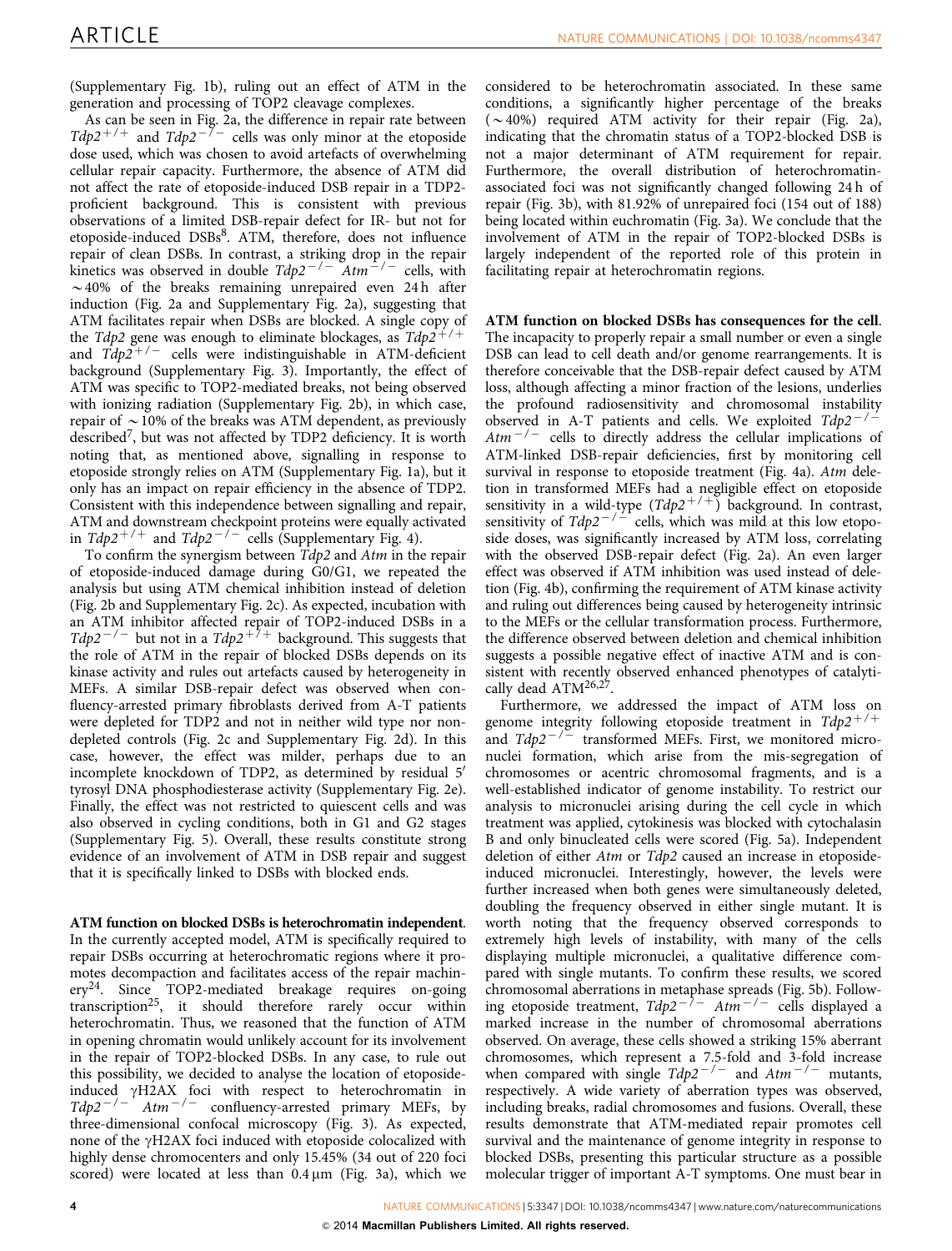<span id="page-4-0"></span>

Figure 3 | Unrepaired TOP2-blocked DSBs are not associated with heterochromatin. Confluency-arrested Atm $^{-/-}$  Tdp2 $^{-/-}$  primary MEFs were treated as described in [Fig. 1.](#page-1-0) (a) Percentage of  $\gamma$ H2AX foci that are located within heterochromatin (Het) or euchromatin (Eu) following 0 and 24 h repair after etoposide treatment. A cutoff distance of 0.4 µM from the centroid of each focus to the nearest euchromatin/heterochromatin boundary was applied. Statistical significance by Chi Square test is indicated. (b) Distribution of distances between  $\gamma$ H2AX foci and heterochromatin as determined above. Bins of 0.4  $\mu$ m centred on the indicated distance were used for representation. (c) Example of the automatic calculation of distances between  $\gamma$ H2AX foci (green) and densely DAPI-stained chromocenters (blue) used for the data shown above. Both a z-stack projection (left) and a 3D reconstitution (right) are shown.





mind, however, that the cell death and genome instability phenotypes may not be uniquely caused by the blocked DSB-repair defect, but by its combination with a defective checkpoint that allows cell cycle progression in the presence of DNA lesions.

ATM function on blocked DSBs prevents loss of DNA sequence. TOP2-blocked DSBs are only one type of many possible blockages occurring in vivo. We therefore aimed at confirming the involvement of ATM in the repair of blocked DSBs using a different, TOP2-independent, system in which the structure of DNA ends could be molecularly controlled. We started by searching for a 5' modification that could block DNA ends in vitro. We found that a commercially available 5'-biotin modification was not removed from duplex oligonucleotides in vitro by HEK293T cellular extracts, while clear a  $5'$  tyrosyl DNA phosphodiesterase activity was observed under the same conditions (Supplementary Fig. 6a,b). We decided to use this modification to block the ends of the pEGFP-Pem1 system, which uses reconstitution of GFP expression to measure recircularization of a linear plasmid following transfection into mammalian  $\text{cells}^{28}$  $\text{cells}^{28}$  $\text{cells}^{28}$  (Fig. 4a). Using PCR-mediated amplification with primers with different 5' end structure, we were able to generate DNA substrates that harboured either clean 5'-phosphates or blocked 5'-biotins at their ends, something that was confirmed by streptavidin-mediated pull-down (Supplementary Fig. 3c). As can be seen in [Fig. 6b,](#page-6-0) repair of pEGFP-Pem1 plasmids containing clean  $5^7$ -phosphate ends was not significantly affected by incubation of HEK293T cells with an ATM inhibitor, as measured by either the percentage of GFPexpressing cells or the total accumulated GFP fluorescence. In contrast, repair of 5'-biotin containing plasmids was significantly decreased by ATM inhibition, regardless of the quantification method used. As an additional control, we found that ATM was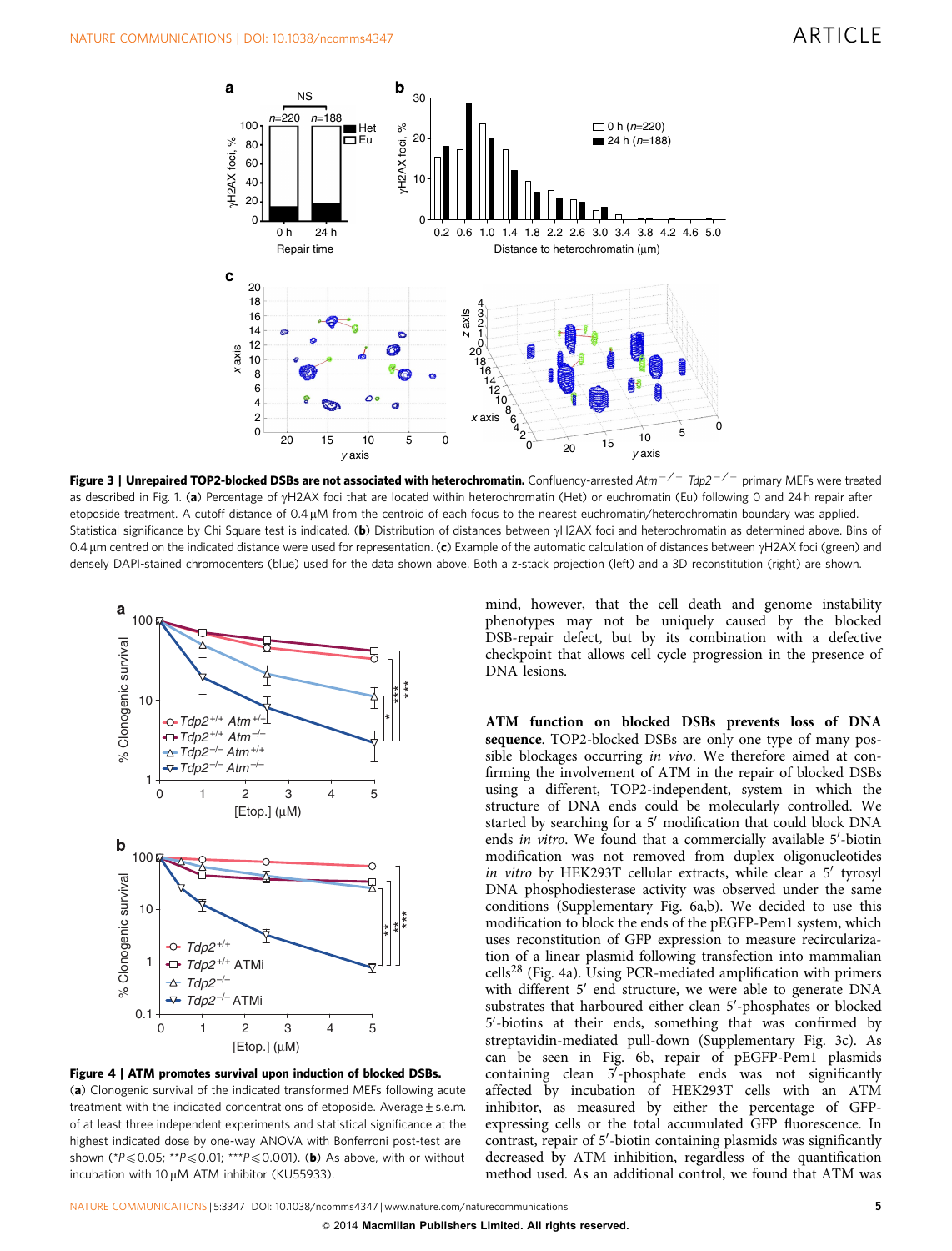<span id="page-5-0"></span>

Figure 5 | ATM promotes the maintenance of genome integrity upon induction of blocked DSBs. (a) Micronuclei were scored in the indicated binucleated transformed MEFs following acute treatment with  $2.5 \mu$ M etoposide. Histogram bars (left) represent the average ± s.e.m. of  $n \ge 600$  cells from three independent experiments. Statistical significance by one-way ANOVA with Bonferroni post-test is indicated (\* $P \le 0.05$ ; \*\* $P \le 0.01$ ; \*\*\* $P \le 0.001$ ). Representative image (right) of a treated Tpd2 $^{-/-}$ Atm $^{-/-}$  cell containing multiple micronuclei is shown. Scale bar, 7.5 µm. (**b**) Chromosomal aberrations (both break and exchange type) were scored following acute treatment with 2.5 µM etoposide. Plot (left) shows the number of aberrations per 100 chromosomes from individual metaphase spreads obtained in at least 6 independent experiments. Average ± s.e.m. and statistical significance by Kruskal-Wallis test with Dunn's post-test is indicated (\*P $\leq$ 0.05; \*\*P $\leq$ 0.01; \*\*\*P $\leq$ 0.001). Representative image (right) of a Tpd2 $^{-/-}$  Atm  $^{-/-}$  metaphase containing multiple chromosomal aberrations is shown. Scale bar,  $10 \mu m$ .

not required to repair a modification such as 5' hydroxyl that should not result in end blockage due to the existence of cellular machinery to solve the problem (PNKP) (Supplementary Fig. 6d). Therefore, by using a molecularly defined system, we confirm that ATM specifically facilitates repair of DSBs that are blocked.

The system also allows partial loss of sequence at the repair junction thanks to the Pem1 intron (see [Fig. 6a\)](#page-6-0). Thus, not only the quantity, but also the quality of repair can be monitored, something that can provide insights into the mechanisms involved. For this purpose, a minimum of 46 individual events for each condition were cloned in bacteria and subjected to restriction analysis to determine the accuracy of the repair process (Supplementary Fig. 7). Interestingly, ATM inhibitors caused a qualitative change in repair of the 5'-biotin but not the 5'-phosphate substrates, with a marked decrease (from 20% to 5%) in the percentage of repair events not harbouring detectable loss of sequence ([Fig. 6c\)](#page-6-0). However, in the clones showing DNA loss, the average size of this deleted sequence was unchanged by ATM inhibition ([Fig. 6d\)](#page-6-0). This demonstrates that ATM prevents excessive sequence loss from DNA ends, which is indicative of its involvement in blocked DSB end processing.

#### **Discussion**

Our study demonstrates that ATM is specifically required for the repair of blocked DSBs. With these results in mind, it is tempting to speculate that the observed existence of two subpopulations of DSBs, according to their ATM dependency or independency for repair<sup>8</sup>, to some extent might be based on the structural heterogeneity in the ends induced by DNA-damaging agents.

Thus, ATM would not impact in the repair of DSBs with 3'-hydroxyl 5'-phosphate ligatable ends, or those that can be converted into these structures by direct unblocking, while it would greatly facilitate rejoining of DSBs with ends that are blocked and require processing.

In addition, we observe that the role of ATM in blocked DSB repair is independent of the chromatin status of the broken DNA, in apparent contradiction with previous observations of a specific role of ATM in the repair of DSBs occurring in hetero-chromatin<sup>[24](#page-8-0)</sup>. We understand, however, that blocked end and heterochromatin models for ATM involvement in DSB repair are not conflicting, and it is therefore possible to unify both observations if one thinks that ATM is specifically required in conditions in which repair is suboptimal, regardless of the particular molecular reason. Alternatively, it is also possible that heterochromatin, due to its densely packed structure, is more prone to suffer blocked damage, such as clustered DNA lesions and/or DNA-protein crosslinks, than more open regions. It is worth noting that progressive cerebellar ataxia, which is perhaps the most enigmatic (and also debilitating) symptom of A-T, could hardly be explained based on a heterochromatin hypothesis, since the clearest target population in the cerebellum, Purkinje cells, possess a mostly euchromatic nucleus<sup>29</sup>. Our findings change this picture, as blocked DSBs could also occur in Purkinje cells, and could therefore potentially contribute to this aspect of pathology.

We would like to clarify that TOP2-mediated DSBs, although successfully used as a tool in this study, may constitute only one particular type of many possible physiological blockages requiring ATM in vivo, and which could, altogether, contribute to A-T pathogenesis. In this sense, ATM has already been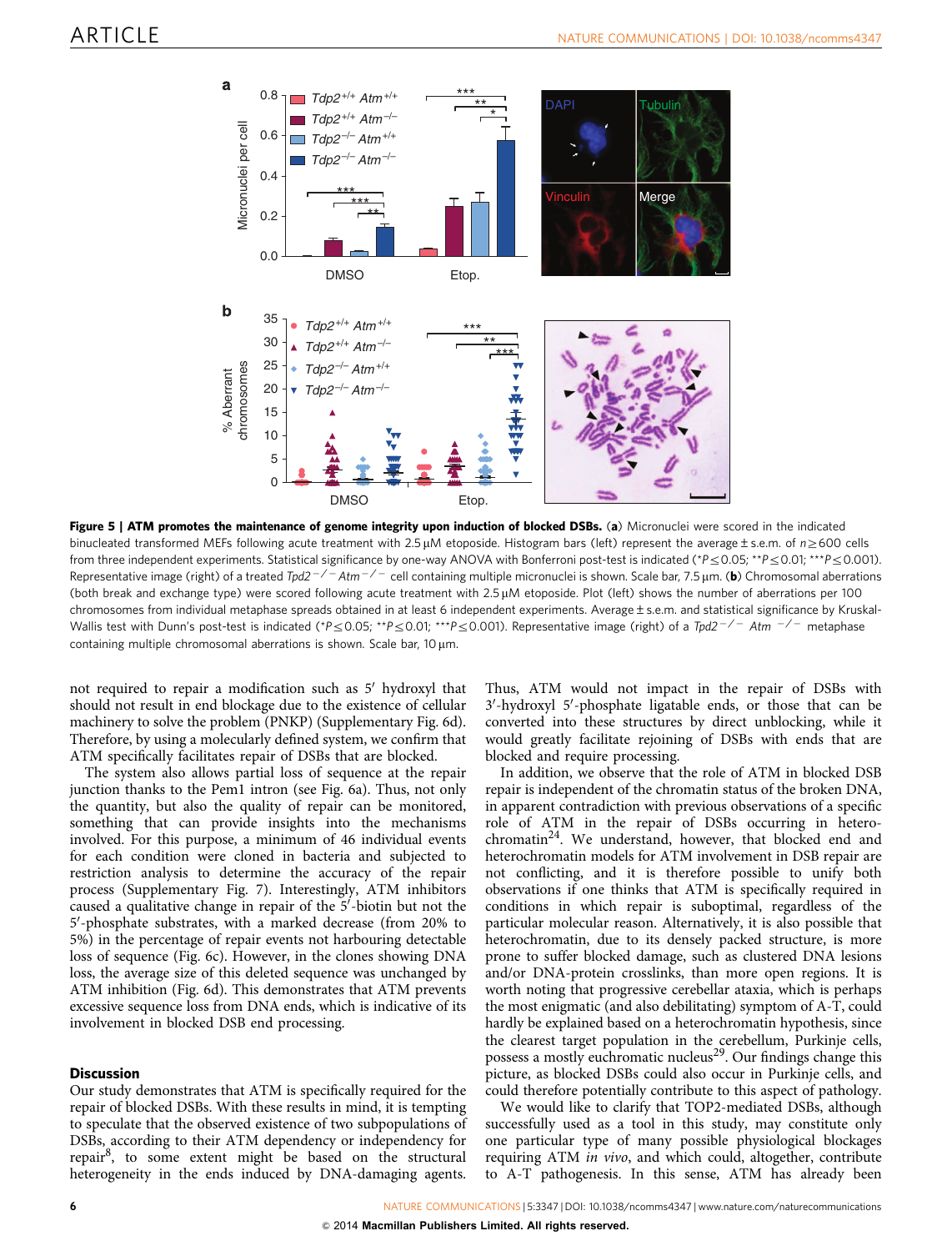<span id="page-6-0"></span>

Figure 6 | ATM facilitates repair of biotin-blocked DSBs. (a) Scheme of the modified pEGFP-Pem1 system harbouring 5'-phosphate or 5'-biotin ends (left) and the expected repair product (right). (b) HEK293T cells were transfected in the presence or absence of 10  $\mu$ M ATM inhibitor (KU55933) with the substrates described above, and analysed by FACS for GFP-positive cells (left) and average GFP intensity (right). In both cases, data are relative to transfection with a control pEGFP-Pem1 circular plasmid. Average±s.e.m. of four independent experiments and statistical significance by two-way ANOVA with Bonferroni post-test are shown (\*P  $\leq$  0.05; \*\*P $\leq$  0.01; \*\*\*P  $\leq$  0.001). (c) Percentage of plasmid-repair events not associated with detectable sequence loss. Statistical significance by Chi Square test is shown (\*P $\leq$ 0.05; \*\*P $\leq$ 0.01; \*\*P $\leq$ 0.001). (d) Deletion size in plasmid repair events. Substrates as described above. Average±s.e.m. and statistical significance by Kruskal-Wallis test with Dunn's post-test is indicated.

directly implicated in two examples of blocked DSB repair with consequences for A-T symptomatology. First, during V(D)J recombination induced by the RAG endonucleases, ATM promotes the stability of coding ends, which are hairpinblocked, but not of signal ends, which are clean<sup>30</sup>. This deficit likely contributes to immunodeficiency and the development of lymphoid malignancies in  $A-T^{31}$ . Second, meiotic recombination, which involves the repair of DSBs covalently blocked by the SPO11 protein, is severely compromised in the absence of ATM and is likely the cause of sterility in  $A-T^{10,11}$ . Our results put forward end blockage as a possible molecular explanation for the particular sensitivity of these systems to ATM loss. Finally, it is worth noting that the extreme etoposide sensitivity of double  $Tdp2^{-/-}$  Atm<sup>-/-</sup> cells opens the door for the use of TDP2 inhibitors, which are currently under development, in sporadic ATM-deficient cancers $32-34$ .

We envision mainly two complementary manners in which ATM can regulate processing of blocked DSBs ([Fig. 7\)](#page-7-0). First, it can promote nucleolytic activity to eliminate the blockage through the action of nucleases such as the MRN complex, CtIP and/or Artemis<sup>8,35,36</sup>, some of which have already been reported to affect cellular response to etoposide<sup>[37,38](#page-8-0)</sup>. Second, it can restrict excessive nucleolytic degradation of DNA ends<sup>[39](#page-8-0)</sup>. This can actually operate by a direct inhibitory action on these same nucleases<sup>[40](#page-8-0)</sup> or others such as  $EXO1^{41}$  $EXO1^{41}$  $EXO1^{41}$ , and/or by promoting modifications at the DSB, such as for example  $\gamma$ H2AX, which can protect from nucleolytic action<sup>[42](#page-8-0)</sup>. This dual impact of ATM on DSB ends, exerted through its wide range of phosphorylation

targets, makes it an ideal candidate to orchestrate blocked DSB processing, so it is restricted to the minimal resection necessary to allow rejoining.

In summary, we demonstrate that ATM does indeed function in DSB repair, but specifically to limit the potentially detrimental consequences of blocked DNA ends. If not properly dealt with, these lesions can impact cell survival and genome integrity, which can contribute to the development of A-T symptomatology. Determining the identity of physiologically occurring blockages and their specific influence on pathogenesis should therefore attract future efforts to unravel the aetiology of this devastating disease.

#### Methods

**Cells and cell culture.** Primary MEFs were isolated from crosses between  $Tdp2^{-/-}$  and  $Atm^{-/-}$  mice<sup>[19,43](#page-8-0)</sup> at day 13 p.c. and cultured at 37 °C, 5% CO<sub>2</sub>,  $3\%$  O<sub>2</sub> in Dubelcco's Modified Eagle's Medium (DMEM) supplemented with penicillin, streptomycin, 15% FCS and non-essential amino acids. All experiments were carried out between P1 and P5. MEFs were transformed by retroviral delivery of T121, a fragment of the SV40 large T antigen that antagonizes the three Rb family members but not p53 [\(ref. 19](#page-8-0)). Transformed MEFs and HEK293T cells were maintained at 37 °C, 5%  $CO<sub>2</sub>$  in DMEM supplemented with penicillin, streptomycin and 10% FCS. A-T (Coriell's Repository GM05823D) and BJ1 primary fibroblasts were cultured at 37 °C, 5%  $CO<sub>2</sub>$ , in DMEM supplemented with penicillin, streptomycin and 15% FCS.

Selective labelling of protein-blocked DNA ends. The selective labelling of protein-blocked DNA ends (SLOPE) assay is a modification of selective labelling of TOP2 cleavage sites (SLOT) protocol<sup>[20](#page-8-0)</sup>. Cells were treated 30 min with  $100 \mu M$ etoposide or vehicle (DMSO), and 30' after drug removal (to allow reversal of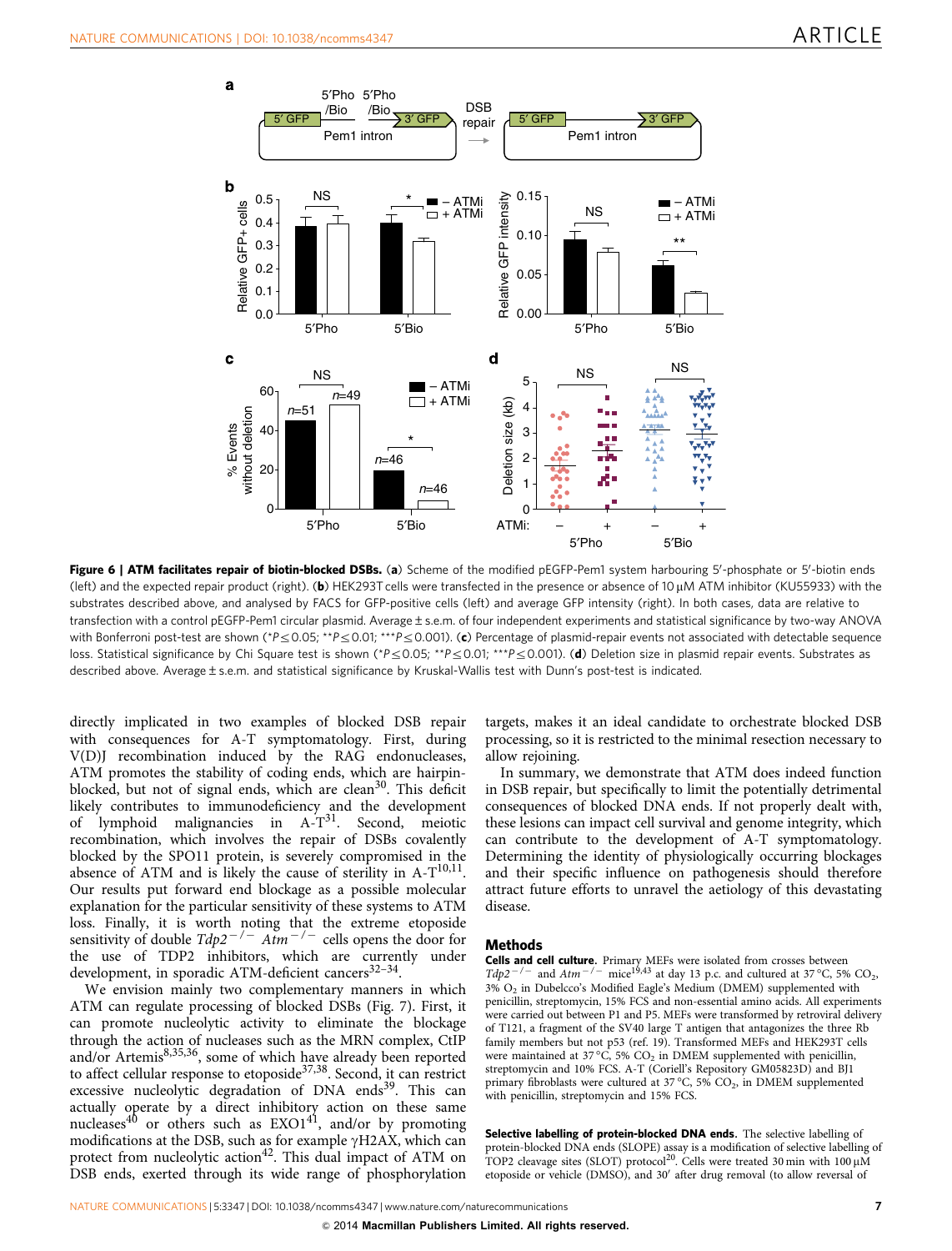<span id="page-7-0"></span>

Figure 7 | Model for ATM involvement in blocked DSB repair. ATM promotes processing of blocked DSBs and inhibits excessive degradation. This promotes efficient and accurate repair, preventing the accumulation of unrepaired DSBs, cell death and genome instability, which can trigger the development of A-T symptomatology.

cleavage complexes) genomic DNA was extracted with the Qiagen Blood and Tissue Kit, which includes proteinase K treatment. Tyrosine residues that remain covalently linked to DNA were labelled with biotin using EDC and amine-PEG3 biotin (Thermo Scientific). DNA was precipitated to eliminate unreacted amine-PEG3-biotin and resuspended in TE buffer. Five hundred nanograms of DNA were dotted on a Hybond-H <sup>þ</sup> (Amersham Bioscience) membrane and cross-linked with 70,000  $\mu$ J cm  $^{-2}$  UV. The membrane was blocked with Odyssey blocking buffer (LI-COR Biosciences) with 1% SDS, incubated with IRDye Streptavidin 800CW, 1/ 10,000 (LI-COR Biosciences) in the same buffer, washed (three times in TBS-0.1% Tween20) and allowed to dry. Dots were analysed and quantified in Odyssey CLx with ImageStudio Odyssey CLx Software. The results are related to an internal control of the same labelling protocol performed on plasmid DNA.

Immunofluorescence. Cells were grown on coverslips for 7 days until confluencyarrested, treated as indicated and fixed 10 min in ice-cold methanol or 4% PFA-PBS. Cells were then permeabilized (2 min in PBS-0.2% Triton X-100), blocked (30 min in PBS-5% BSA) and incubated with the required primary antibodies (1–3 h in PBS-1% BSA). Cells were then washed (three times in PBS-0.1% Tween 20), incubated for 30 min with the corresponding AlexaFluor-conjugated secondary antibodies (1/1,000 dilution in 1% BSA-PBS) and washed again as described above. Finally, they were counterstained with DAPI (Sigma) and mounted in Vectashield (Vector Labs). gH2AX foci were manually counted (double-blind) in 40 cells from each experimental condition. Primary antibodies were used at the indicated dilution:  $\gamma$ H<sub>2</sub>AX (Millipore, 05-636), 1/1,000;  $\alpha$ -Tubulin (Abcam, ab18251), 1/2,000; Vinculin hVIN-1 (Sigma, V9131) 1/2,000.

TOPIIß cleavage complexes. Confluency arrested primary MEFs were treated 1 h with 100 µM etoposide or vehicle (DMSO), immediately lysed in 1% Sarkosyl (Sigma) and processed according to the in vivo complex of enzyme (ICE) assay[44](#page-8-0). Samples were centrifuged at 57,000 r.p.m. for 20 h at 25 °C using 3.3 ml  $13 \times 33$  mm polyallomer Optiseal tubes (Beckman Coulter) in a TLN100 rotor (Beckman Coulter). 2.5 µg of precipitated DNA was transferred onto Hybond ECL membranes (GE Healthcare) using a Bio-Dot SF Microfiltration Apparatus (Biorad). Membranes were blocked 1 h with Odyssey Blocking Buffer (LI-COR Biosciences), incubated with  $1/1,000$  anti-TOP2 $\beta$  antibody (Santa Cruz, sc-13059), in Odyssey Blocking Buffer-0.1% Tween20, washed (three times with TBS-0.1% Tween20), incubated with 1/15,000 IRDye 800CW Goat anti-Rabbit IgG (LI-COR) and finally washed (three times with TBS-0.1%-Tween20 and three times with TBS). Once the membranes were dry, slots were analysed and quantified in Odyssey CLx using ImageStudio Odyssey CLx Software.

TDP2 knockdown. Lentiviral vectors for TDP2 knockdown (pLKO.1-puro-Tdp2- 2; SIGMA, clone TRCN0000003072) and empty control (pLKO.1-puro) were generated in HEK293T transfected with the packaging vectors pCMVDR8.91 and pMDG. A-T and BJ1 primary fibroblasts were infected with pLKO.1-puro-Tdp2-2 or pLKO.1-puro lentiviruses in 100 mm dishes, incubated for 3 days and then placed under puromycin selection  $(1 \mu g \text{ ml}^{-1})$  for 7 days.

5' activity in vitro. For the preparation of labelled double-stranded 5'-phosphotyrosyl, 5'-phosphobiotin and 5<sup>7</sup>-phosphate substrates, 5'- TAT ACT TCT CTT TCC AGG GCT ATG T-3' oligonucleotides with tyrosine (Midland Certified Reagents), biotin (Sigma) or phosphate (Sigma) modifications at the 5' end were annealed to 5'-AGA CAT AGC CCT GGA AAG AGA AGT ATA-3' (Sigma) and labelled in the presence of [a-32P]-dCTP, ddTTP and Klenow polymerase. Cell extracts were prepared by mild sonication in Lysis Buffer (40 mM Tris–HCl, pH 7.5, 100 mM NaCl, 0.1% Tween-20, 1 mM DTT) supplemented with 1 mM PMSF and protease inhibitor cocktail (Sigma) followed by clarification 10 min  $16,500 g$ 4 °C. Protein concentration was measured with Bradford reagent (Sigma).  $5'$  reactions contained 50 nM substrate, 80  $\mu$ M competitor single-stranded oligo-

nucleotide and the indicated amount of cellular extract in a total volume of 6 ul Reaction Buffer (50 mM Tris-Cl, pH 7.5, 50 mM KCl, 1 mM MgCl<sub>2</sub>, 1 mM DTT, 100 μg ml<sup>-1</sup> BSA). Reactions were stopped by the addition of 3 μl 3  $\times$  Formamide Loading Buffer and  $5 \text{ min } 95^{\circ}$ C incubation. Samples were resolved by denaturing polyacrylamide gel electrophoresis and analysed by phosphorimaging in a Fujifilm FLA5100 device (GE Healthcare).

 $\gamma$ H2AX foci in specific cell cycle stages. Immunofluorescence was performed as described above with the following modifications. Fixation was performed 10 min at room temperature in 4% PFA-PBS. Cyclin A staining was used to distinguish G1 and S/G2 cells. To exclude replicating cells, 5-ethynyl-2'-deoxyuridine (EdU, Invitrogen) was added throughout treatment and repair at a final concentration of  $10 \mu$ M. Click chemistry reaction was performed by incubating (30 min r.t.) with  $1 \mu$ M AlexaFluor 647-conjugated azide (Invitrogen) in reaction cocktail (100 mM TrisHCl pH 8.5,  $1 \text{ mM }$  CuSO<sub>4</sub>,  $100 \text{ mM }$  ascorbic acid).  $\gamma$ H2AX foci were manually counted (doubleblind) in 40 G1 cells (Cyclin A negative) or 20 G2 cells (Cyclin A positive EdU negative) from each experimental condition. Antibodies were used at the indicated dilution: gH2AX (Millipore, 05-636), 1/1,000; Cyclin A (Santa Cruz, sc-751), 1/200.

Western blot. Confluency-arrested primary MEFs were resuspended on ice using a cell scraper 30 min after treatment with the indicated concentration of etoposide. They were lysed in Laemli buffer and boiled at 96 °C for 5 min. Protein concentration was measured by Pierce 660 nm Protein Assay with Ionic detergent compatibility reagent (Thermo Scientific). Thirty micrograms of sample was run in NuPAGE Tris-Acetate Mini gels 3–8% (Novex) and transferred to Immobilon-FL Transfer Membranes (Millipore). Membranes were blocked in Odyssey Blocking Buffer (LI-COR Biosciences) incubated with primary antibodies in Odyssey Blocking Buffer-0.1% Tween20 and washed (three times in TBS-0.1% Tween20). They were then incubated with the corresponding IRDye-conjugated secondary antibodies in Odyssey Blocking Buffer-0.02% to 0.1% Tween20 and washed (three times in TBS-0.1% Tween20 and  $1 \times$  in TBS buffer). Membranes were analyzed in Odyssey CLx with ImageStudio Odyssey CLx Software. Primary antibodies were used at the indicated dilution: ATM (Sigma, MAT3-4G10/8), 1/1,000; ATM pS1981 (Cell Signaling, #4526), 1/1,000; p-CHK2 Thr68 (Cell Signaling, #2661), 1/1,000; p-p53 Ser15 (Cell Signaling, #9284), 1/1,000; p-CHK1 Ser345 (Cell Signaling, #2341), 1/1,000; a-tubulin (Sigma, T9026), 1/50,000.

Image processing. An in-house MATLAB R2012a-based application was designed to segment nuclei images. For each nucleus, a series of Z-sections  $(0.21 \,\mu m \text{ step})$  were obtained using a Leica TCS-SP5 confocal microscope with a HCX PL APO 63x/ 1.40lBL objective. These series were segmented to obtain the number, position, intensity and volume values of  $\gamma$ H2AX foci and heterochromatin (G and B components of the RGB image, respectively). The segmentation from the different sections was integrated to reconstitute the 3D information of each entire nucleus. Using this reconstitution, the distance between each focus and the nearest euchromatin/heterochromatin boundary in the 3D space was determined.

Clonogenic survival assays. Survival assays were carried out seeding 2,000 cells in 100 mm dishes, in duplicate for each experimental condition. After 12 h, cells were preincubated with 10 µM ATM inhibitor KU55933 (Tocris) or vehicle for 1 h. The indicated concentration of etoposide was added and cells were incubated for additional 3 h. Following one wash with PBS, fresh medium was added and cells were incubated for 10–14 days. Dishes were fixed and stained for colony scoring in Crystal Violet solution (0.5% Crystal violet in 20% ethanol). The surviving fraction at each dose was calculated by dividing the average number of visible colonies in treated versus untreated dishes.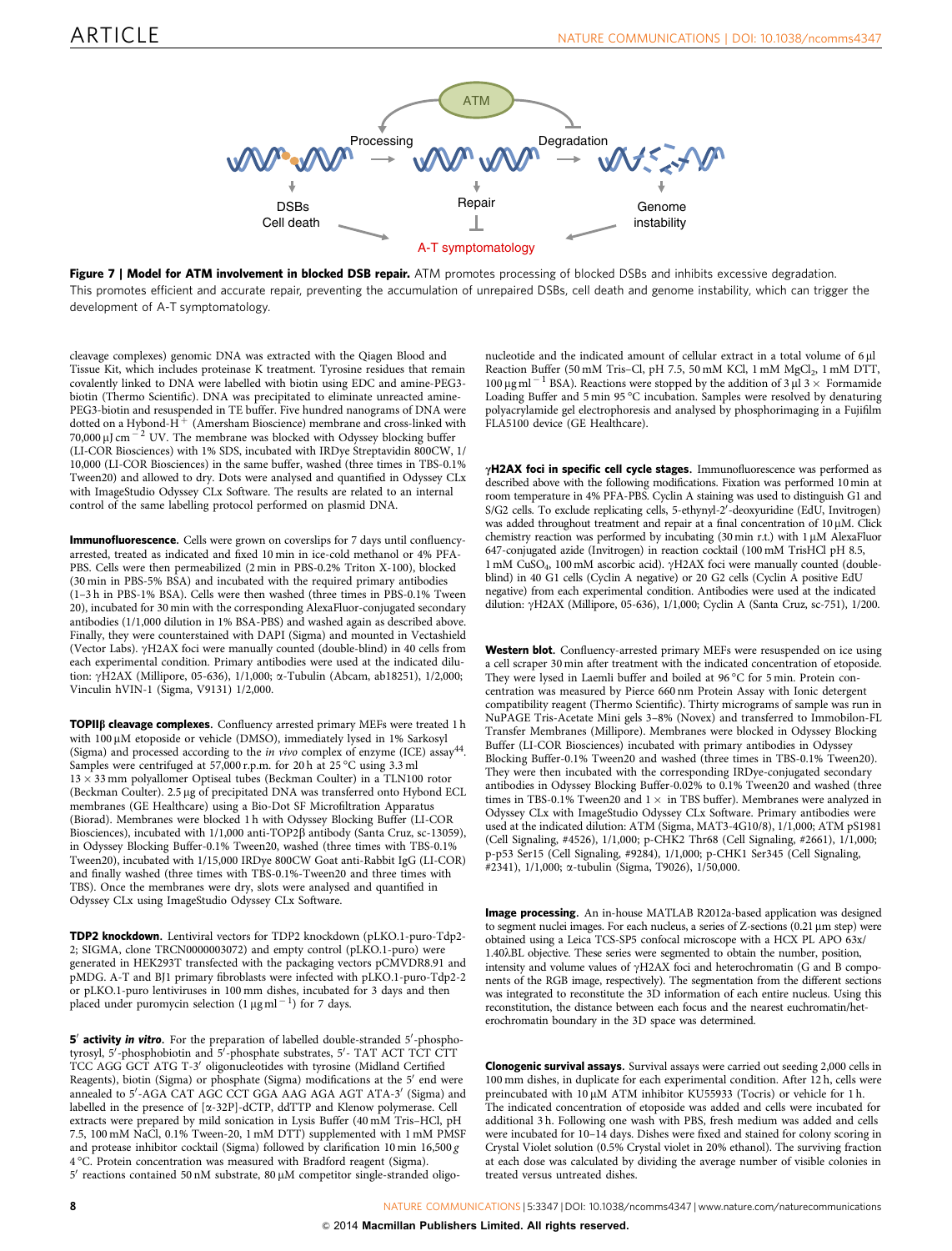<span id="page-8-0"></span>Cytogenetic analysis. Micronuclei were analysed in transformed MEFs previously seeded onto coverslips. Following treatment, cytochalasin B (Sigma) was added at  $4 \,\mathrm{\upmu g\,ml^{-1}}$ . Twenty-two hours post treatment, cells were fixed and subjected to DAPI staining as described above. Only binucleated cells were scored, which was confirmed by visualization of the cytoplasm with Tubulin and Vinculin immunofluorescence (performed as described above). Chromosomal aberrations were scored in Giemsastained metaphase spreads. Following treatment, recovery in fresh medium was allowed for 2 h, and demecolcine (Sigma) was added at a final concentration of 0.2  $\mu$ g ml<sup>-1</sup>. Four hours later, cells were collected by trypsinization, subjected to hypotonic shock for 1 h at 37 °C in 0.3 M sodium citrate, and fixed in 3:1 methanol:acetic acid solution. Cells were dropped onto acetic acid-humidified slides and stained 20 min in Giemsa-modified (Sigma) solution (5% v/v in  $H_2O$ ).

Validation of pEGF-Pem1 substrates. The structure of 5' DNA ends was analysed by streptavidin-mediated precipitation. Dynabeads (10 µg) M-270 Streptavidin magnetic beads (Invitrogen) were prewashed  $(3 \times \text{ in } 5 \text{ mM Tris-HCl pH 7.5)$ 0.5 mM EDTA in the presence of 1 M NaCl) and incubated with 100 ng of purified PCR products in the same buffer for 1 h. Beads were then washed  $4 \times$  in the same buffer, gradually decreasing NaCl concentration to 0. Finally, DNA was eluted by 2 h incubation with BglII restriction enzyme (New England Biolabs) in the recommended buffer. Input, unbound and bound DNA was analysed by agarose gel electrophoresis.

**Plasmid-circularization assays.** Substrates were generated by PCR-mediated<br>amplification of plasmid pEGFP-Pem1-Ad2<sup>28</sup> with primers 5'-AAT TCT TCT CTT TCC AGG GCT AT GT-3' and 5'- AAT TCA TCC CCA GAA ATG TAA CTT G-3<sup>'</sup> harbouring phosphate or biotin moieties at 5<sup>'</sup> ends (Sigma). DNA of the correct size was then gel-purified and transfected into HEK293T cells, pretreated for 30 min with 10 µM ATM inhibitor KU55933 (Tocris) or vehicle. Sixteen hours later, cells were analysed by FACS. Individual repair events were cloned in E. coli by plasmid rescue from transfected cells and analysed by digestion with DraI.

Statistical analysis. In all cases the indicated statistical test was applied using Prism 5 package (Graphpad).

#### **References**

- 1. McKinnon, P. J. & Caldecott, K. W. DNA strand break repair and human genetic disease. Ann. Rev. Genomics. Hum. Genet. 8, 37-55 (2007).
- 2. Lavin, M. F. Ataxia-telangiectasia: from a rare disorder to a paradigm for cell signalling and cancer. Nat. Rev. Mol. Cell. Biol. 9, 759–769 (2008).
- McKinnon, P. J. ATM and the molecular pathogenesis of ataxia telangiectasia. Ann. Rev. Pathol. 7, 303–321 (2012).
- 4. Shiloh, Y. & Ziv, Y. The ATM protein kinase: regulating the cellular response to genotoxic stress, and more. Nat. Rev. Mol. Cell. Biol. 14, 197–210  $(2013)$ .
- 5. Reynolds, J. J. & Stewart, G. S. A nervous predisposition to unrepaired DNA double strand breaks. DNA Repair (Amst) 12, 588–599 (2013).
- 6. Löbrich, M. & Jeggo, P. A. The two edges of the ATM sword: co-operation between repair and checkpoint functions. Radiother. Oncol. 76, 112–118 (2005).
- 7. Kühne, M. et al. A double-strand break repair defect in ATM-deficient cells contributes to radiosensitivity. Cancer Res. 64, 500-508 (2004)
- 8. Riballo, E. et al. A pathway of double-strand break rejoining dependent upon ATM, Artemis, and proteins locating to gamma-H2AX foci. Mol. Cell. 16, 715–724 (2004).
- Goodarzi, A. A., Jeggo, P. & Löbrich, M. The influence of heterochromatin on DNA double strand break repair: Getting the strong, silent type to relax. DNA Repair (Amst) 9, 1273–1282 (2010).
- 10. Xu, Y. et al. Targeted disruption of ATM leads to growth retardation, chromosomal fragmentation during meiosis, immune defects, and thymic lymphoma. Genes Dev. 10, 2411–2422 (1996).
- 11. Barlow, C. et al. Partial rescue of the prophase I defects of Atm-deficient mice by p53 and p21 null alleles. Nat. Genet. 17, 462–466 (1997).
- 12. Bednarski, J. J. & Sleckman, B. P. Lymphocyte development: integration of DNA damage response signaling. Adv. Immunol. 116, 175–204 (2012).
- 13. Caldecott, K. W. Single-strand break repair and genetic disease. Nat. Rev. Genet. 9, 619-631 (2008).
- 14. Deweese, J. E. & Osheroff, N. The DNA cleavage reaction of topoisomerase II: wolf in sheep's clothing. Nucleic Acids Res. 37, 738–748 (2009).
- 15. Nitiss, J. L. DNA topoisomerase II and its growing repertoire of biological functions. Nat. Rev. Cancer 9, 327–337 (2009).
- 16. Nitiss, J. L. & Targeting, D. N. A. topoisomerase II in cancer chemotherapy. Nat. Rev. Cancer 9, 338–350 (2009).
- 17. Cortes Ledesma, F., Khamisy El, S. F., Zuma, M. C., Osborn, K. & Caldecott, K. W. A human 5'-tyrosyl DNA phosphodiesterase that repairs topoisomerasemediated DNA damage. Nature 461, 674–678 (2009).
- 18. Zeng, Z., Cortes Ledesma, F., Khamisy El, S. F. & Caldecott, K. W. TDP2/ TTRAP is the major 5'-tyrosyl DNA phosphodiesterase activity in vertebrate cells and is critical for cellular resistance to topoisomerase II-induced DNA damage. J. Biol. Chem. 286, 403–409 (2011).
- 19. Gómez-Herreros, F. et al. TDP2-dependent non-homologous end-joining protects against topoisomerase II-induced dna breaks and genome instability in cells and in vivo. PLoS Genet. 9, e1003226 (2013).
- 20. Haffner, M. C. et al. Androgen-induced TOP2B-mediated double-strand breaks and prostate cancer gene rearrangements. Nat. Genet. 42, 668–675  $(2010)$
- 21. Olive, P. L. & Bana´th, J. P. Detection of DNA double-strand breaks through the cell cycle after exposure to X-rays, bleomycin, etoposide and 125IdUrd. Int. J. Radiat. Biol. 64, 349–358 (1993).
- 22. Woessner, R. D., Mattern, M. R., Mirabelli, C. K., Johnson, R. K. & Drake, F. H. Proliferation- and cell cycle-dependent differences in expression of the 170 kilodalton and 180 kilodalton forms of topoisomerase II in NIH-3T3 cells. Cell Growth Differ. 2, 209–214 (1991).
- 23. Rothkamm, K., Krüger, I., Thompson, L. H. & Löbrich, M. Pathways of DNA double-strand break repair during the mammalian cell cycle. Mol. Cell. Biol. 23, 5706–5715 (2003).
- 24. Goodarzi, A. A. et al. ATM signaling facilitates repair of DNA doublestrand breaks associated with heterochromatin. Mol. Cell. 31, 167–177 (2008).
- 25. Zhang, A. et al. A protease pathway for the repair of topoisomerase II-DNA covalent complexes. J. Biol. Chem. 281, 35997–36003 (2006).
- 26. Daniel, J. A. et al. Loss of ATM kinase activity leads to embryonic lethality in mice. J. Cell Biol. 198, 295–304 (2012).
- 27. Yamamoto, K. et al. Kinase-dead ATM protein causes genomic instability and early embryonic lethality in mice. J. Cell Biol. 198, 305-313 (2012).
- 28. Seluanov, A., Mittelman, D., Pereira-Smith, O. M., Wilson, J. H. & Gorbunova, V. DNA end joining becomes less efficient and more errorprone during cellular senescence. Proc. Natl. Acad. Sci. USA 101, 7624–7629 (2004).
- 29. Kriaucionis, S. & Heintz, N. The nuclear DNA base 5-hydroxymethylcytosine is present in purkinje neurons and the brain. Science 324, 929–930 (2009).
- 30. Bredemeyer, A. L. et al. ATM stabilizes DNA double-strand-break complexes during V(D)J recombination. Nature 442, 466-470 (2006).
- 31. Liao, M. J. & Van Dyke, T. Critical role for Atm in suppressing V(D)J recombination-driven thymic lymphoma. Genes Dev. 13, 1246–1250 (1999).
- 32. Vorechovský, I. et al. Clustering of missense mutations in the ataxiatelangiectasia gene in a sporadic T-cell leukaemia. Nat. Genet. 17, 96–99 (1997).
- 33. Schaffner, C., Idler, I., Stilgenbauer, S., Döhner, H. & Lichter, P. Mantle cell lymphoma is characterized by inactivation of the ATM gene. Proc. Natl. Acad. Sci. USA 97, 2773–2778 (2000).
- 34. Stankovic, T. et al. Inactivation of ataxia telangiectasia mutated gene in B-cell chronic lymphocytic leukaemia. Lancet 353, 26–29 (1999).
- 35. Wu, X. et al. ATM phosphorylation of Nijmegen breakage syndrome protein is required in a DNA damage response. Nature 405, 477–482 (2000).
- 36. Wang, H. et al. The interaction of CtIP and Nbs1 connects CDK and ATM to regulate HR-mediated double-strand break repair. PLoS Genet. 9, e1003277 (2013).
- 37. Quennet, V., Beucher, A., Barton, O., Takeda, S. & Löbrich, M. CtIP and MRN promote non-homologous end-joining of etoposide-induced DNA doublestrand breaks in G1. Nucleic Acids Res. 39, 2144–2152 (2011).
- 38. Kurosawa, A. et al. The requirement of Artemis in double-strand break repair depends on the type of DNA damage. DNA Cell Biol. 27, 55–61  $(2008).$
- 39. Rahal, E. A. et al. ATM mediates repression of DNA end-degradation in an ATP-dependent manner. DNA Repair (Amst) 7, 464–475 (2008).
- 40. Rahal, E. A. et al. ATM regulates Mre11-dependent DNA end-degradation and microhomology-mediated end joining. Cell Cycle 9, 2866-2877 (2010).
- 41. Bolderson, E. et al. Phosphorylation of Exo1 modulates homologous recombination repair of DNA double-strand breaks. Nucleic Acids Res. 38, 1821–1831 (2010).
- 42. Helmink, B. A. et al. H2AX prevents CtIP-mediated DNA end resection and aberrant repair in G1-phase lymphocytes. Nature 469, 245–249 (2011).
- 43. Barlow, C. et al. Atm-deficient mice: a paradigm of ataxia telangiectasia. Cell 86, 159–171 (1996).
- 44. Nitiss, J. L., Soans, E., Rogojina, A., Seth, A. & Mishina, M. Topoisomerase assays. Curr. Protoc. Pharmacol 57, 3.3.1–3.3.27 (2012).

#### Acknowledgements

Work in F.C.-L. laboratory is funded with grants from the Spanish Government (SAF2010-21017 and BFU2010-11042-E, Ministerio de Ciencia e Innovación), the regional Andalusian Government (CVI-7948) and the European Union (PERG07-2010- 268466) and with the following fellowships: Formación Personal Investigador (BES-2011-047351, Ministerio de Ciencia e Innovación) for A.A.-Q., Beca Predoctoral AEFAT